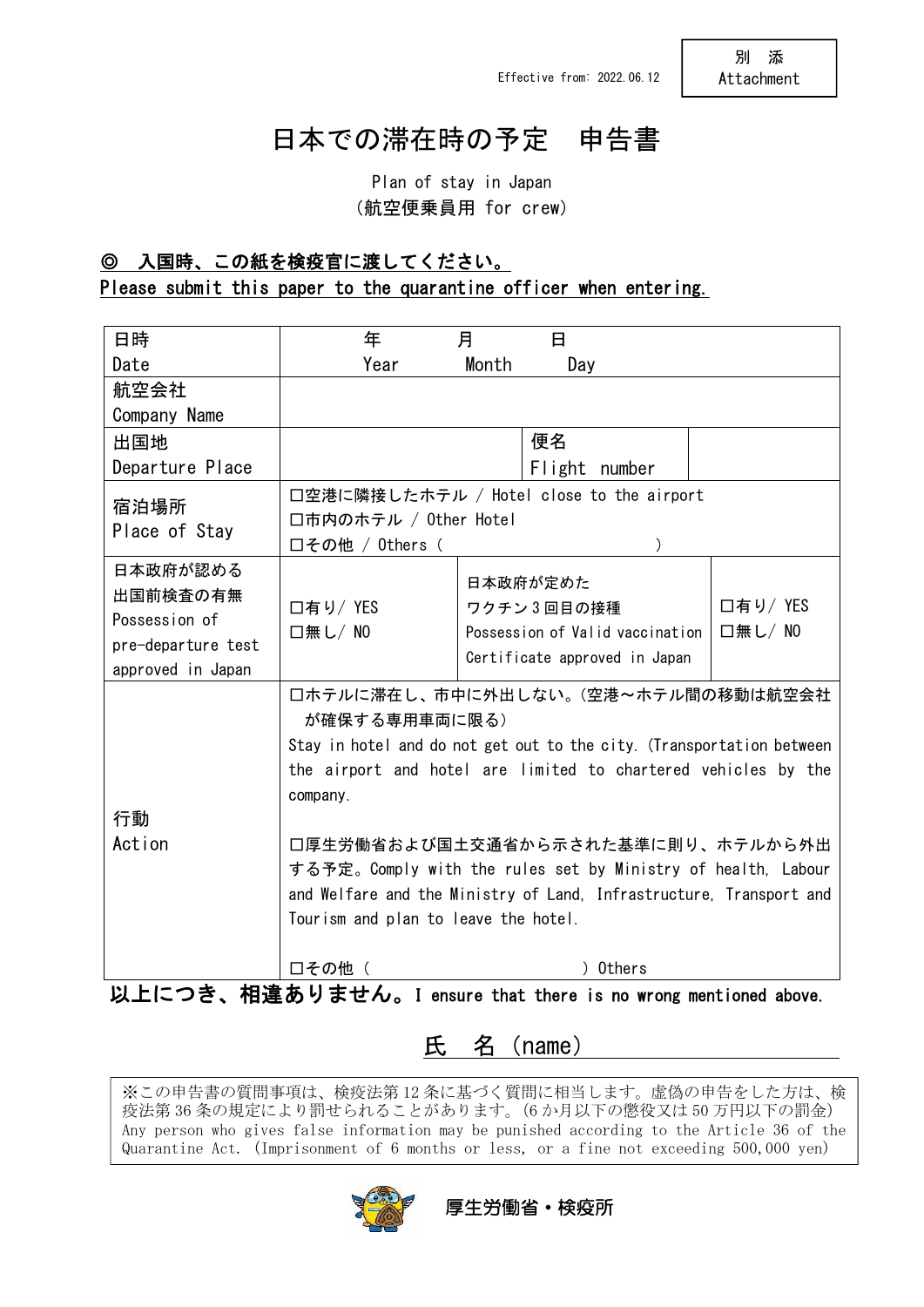検疫強化対象地域からの便に搭乗した乗務員の入国後の留意事項

- ▶ 健康状態を毎日チェック
	- ・ 体温測定を毎日行い、発熱の有無を確認してください。
	- ・ 激しい咳や呼吸が苦しくなるなどの症状の有無を確認してください。 ※ 身近な方の健康状態にも注意を払ってください。
- ▶ 一般的な衛生対策を徹底してください。
	- ・ 石けんやアルコール消毒液を用いて手洗いをしてください。
	- ・ 咳エチケット(マスクやティッシュ・ハンカチ、袖、肘の内側などを使って 口や鼻をおさえる、マスクの着用等)を守ってください。
- 咳や発熱などの症状が出たら
	- ・ 学校や会社を休み、外出を控えてください。やむを得ず移動する際にも、公共 交通機関の利用は避けるようにしてください。
	- ・ マスクを着用して他者に感染させないように注意してください。
	- ・ 事前に検疫強化対象地域からの航空機・船舶に搭乗していた旨を帰国者・接触 者相談センターに電話連絡し、指定された医療機関を受診してください。
- > ご家族等の身近でお過ごしになる方へ
	- ・ こまめに手洗いを行ってください。
	- ・ 十分な睡眠や栄養をとるようにしてください。
	- ・ ご家族などで体調が悪い方が発生した場合、周囲の方もマスクを装着し、接 触する方を限定してください。
	- ☆ 帰国者・接触者相談センターはこちらで探せます →



☆ 外国語で対応ができる医療機関はこちらで探せます →